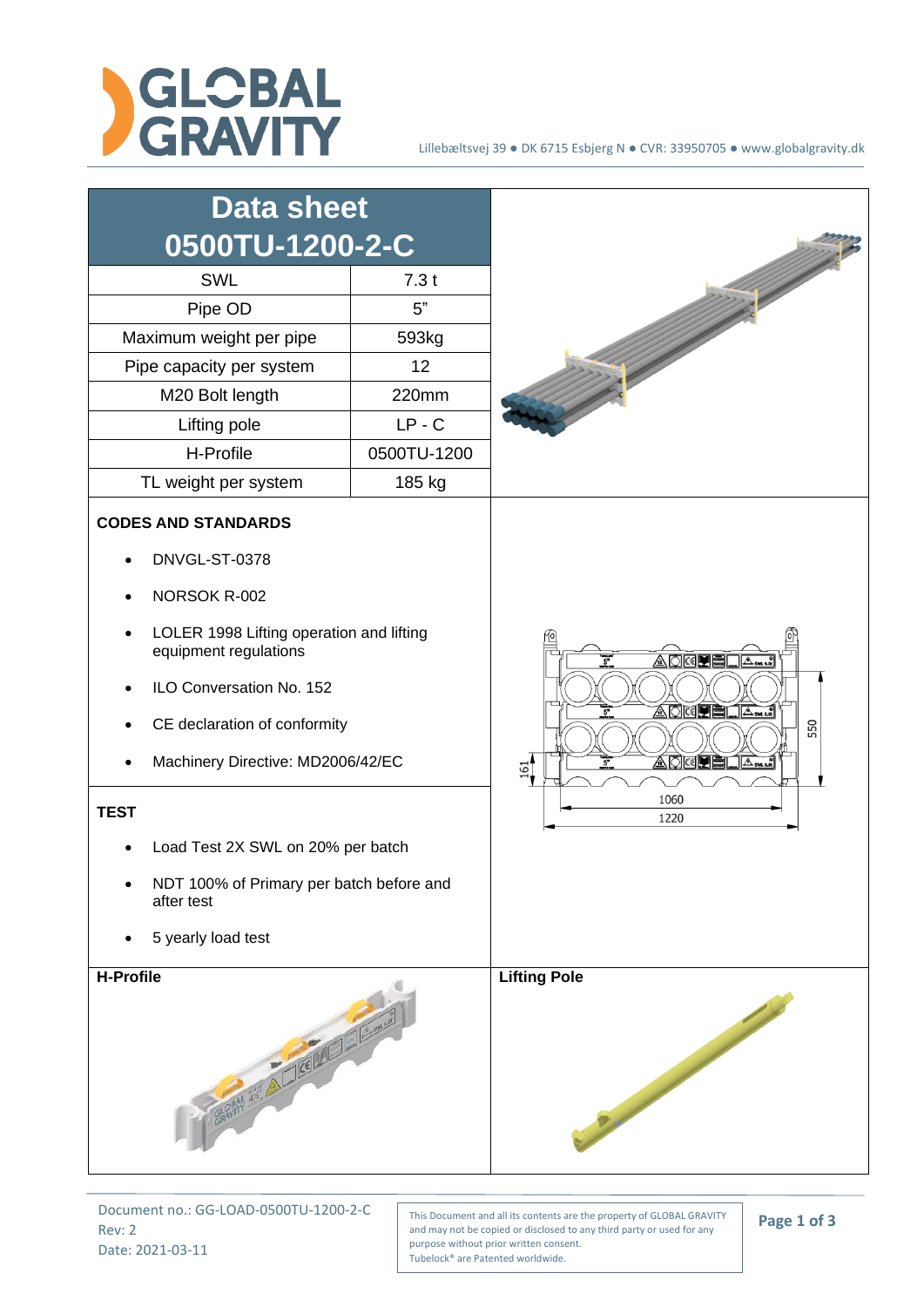

## Lillebæltsvej 39 ● DK 6715 Esbjerg N ● CVR: 33950705 ● www.globalgravity.dk



Document no.: GG-LOAD-0500TU-1200-2-C Rev: 2 Date: 2021-03-11

This Document and all its contents are the property of GLOBAL GRAVITY and may not be copied or disclosed to any third party or used for any purpose without prior written consent. Tubelock® are Patented worldwide.

**Page 2 of 3**